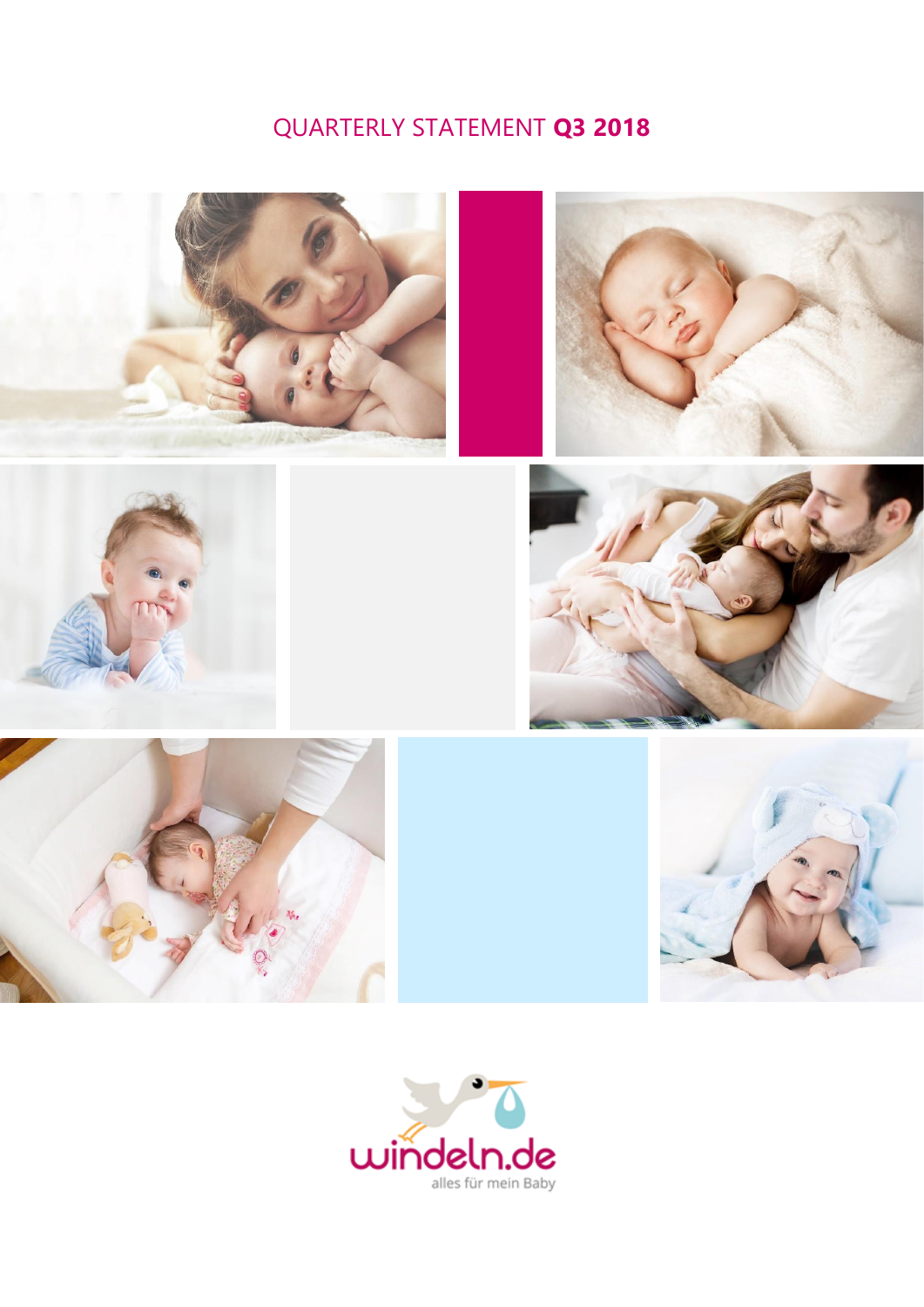## WINDELN.DE GROUP AT A GLANCE

| Performance indicators (continuing operations only)          | 9M 2018    | 9M 2017 R   | Q3 2018    | Q3 2017 R  |
|--------------------------------------------------------------|------------|-------------|------------|------------|
| Site visits                                                  | 31,289,454 | 59,007,373  | 9,907,220  | 18,340,055 |
| Mobile visit share (as % of site visits)                     | 71.5%      | 71.9%       | 70.3%      | 74.1%      |
| Mobile orders (as % of number of orders)                     | 54.4%      | 48.8%       | 55.1%      | 49.6%      |
| <b>Active customers</b>                                      | 615,288    | 918,847     | 615,288    | 918,847    |
| Number of orders                                             | 857,296    | 1,448,229   | 243,625    | 456,950    |
| Average orders per active customer                           |            |             |            | 2.2        |
| (in number of orders)                                        | 2.1        | 2.2         | 2.1        |            |
| Share of repeat customer orders                              | 79.8%      | 84.6%       | 79.8%      | 84.6%      |
| (as % of orders of last 12 months)                           |            |             |            |            |
| Gross order intake (in EUR)                                  | 77,203,605 | 134,340,513 | 21,915,782 | 43,262,521 |
| Average order value (in EUR)                                 | 90.05      | 92.76       | 89.96      | 95.11      |
| Returns (as % of net revenue from orders)                    | 3.7%       | 3.2%        | 4.3%       | 2.9%       |
| Adjusted marketing cost ratio (as % of revenues)             | 4.7%       | 4.9%        | 4.8%       | 4.4%       |
| Adjusted fulfilment cost ratio (as % of revenues)            | 17.0%      | 14.8%       | 15.8%      | 14.2%      |
| Adjusted other SG&A expenses (as % of revenues)              | 22.7%      | 17.1%       | 24.0%      | 16.7%      |
|                                                              |            |             |            |            |
| Earnings position (continuing operations only)               |            |             |            |            |
| Revenues (in kEUR)                                           | 78,549     | 142,109     | 22,178     | 47,200     |
| Gross profit (in kEUR)                                       | 18,382     | 36,192      | 4,923      | 12,134     |
| Gross profit (as % of revenues)                              | 23.4%      | 25.5%       | 22.2%      | 25.7%      |
| Operating contribution (in kEUR)                             | 1,661      | 8,200       | 391        | 3,367      |
| Operating contribution (as % of revenues)                    | 2.1%       | 5.8%        | 1.8%       | 7.1%       |
| Adjusted EBIT (in kEUR)                                      | $-15,991$  | $-16,040$   | $-4,930$   | $-4,510$   |
| Adjusted EBIT (as % of revenues)                             | $-20.5%$   | $-11.3%$    | $-22.2%$   | $-9.6%$    |
|                                                              |            |             |            |            |
| <b>Financial position</b>                                    |            |             |            |            |
| Cash flow from operating activities (in kEUR)                | $-17,261$  | $-23,356$   | $-3,477$   | $-10,242$  |
| Cash flow from investing activities (in kEUR)                | 1,371      | $-685$      | $-16$      | $-357$     |
| Cash flow from financing activities (in kEUR)                | 1,552      | $-95$       | $-38$      | $-69$      |
| Net decrease in cash and cash equivalents                    | $-14,338$  | $-24,136$   | $-3,531$   | $-10,668$  |
| Cash and cash equivalents at the end of the period (in kEUR) | 12,135     | 27,152      | 12,135     | 27,152     |
| Current time deposits (in kEUR)                              | 625        | 2,500       | 625        | 2,500      |
| Non-current time deposits (in kEUR)                          |            | 625         |            | 625        |
| Total cash and time deposits (in kEUR)                       | 12,760     | 30,277      | 12,760     | 30,277     |
|                                                              |            |             |            |            |
| Other                                                        |            |             |            |            |
| Basic earnings per share (in EUR)                            | $-0.92$    | $-0.97$     | $-0.19$    | $-0.24$    |
| Diluted earnings per shares (in EUR)                         | $-0.89$    | $-0.89$     | $-0.19$    | $-0.21$    |

All performance indicators and the section earnings position include amounts from continuing operations only. Since end of March 2018, Feedo Group qualifies as a disposal group and – after its divestiture – was deconsolidated in August 2018. As a result, Feedo Group is presented as discontinued operation in the consolidated income statement.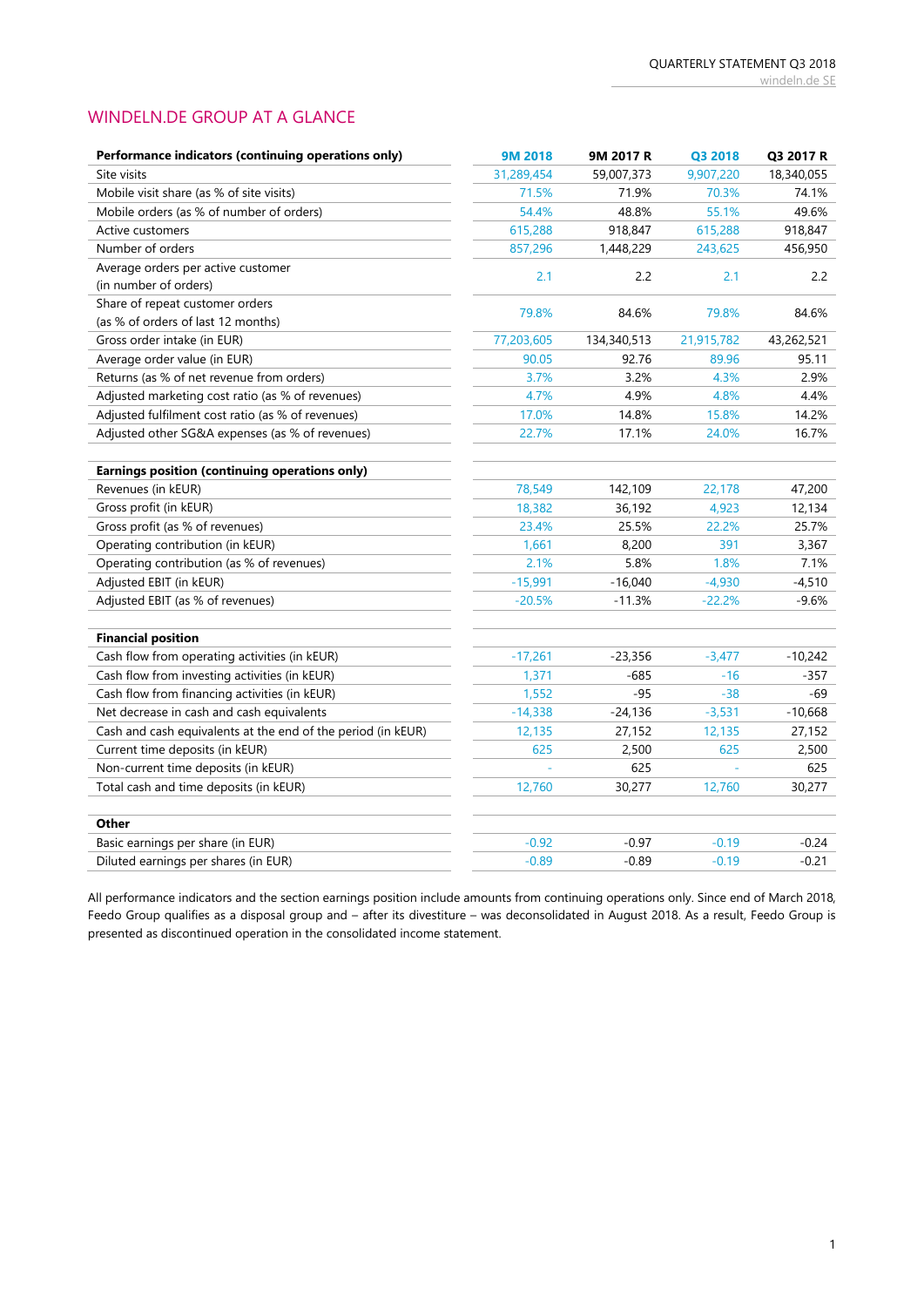## MATERIAL TRANSACTIONS IN Q3 2018

#### **Divestiture of Feedo Group**

On July 20, 2018, windeln.de signed an agreement about the divestiture of Feedo Group. The contract partner is Dětská galaxie s.r.o., a subsidiary of AGS 92 s.r.o. The sale of Feedo Group is structured as a share deal and includes several closing conditions, amongst others the conversion of loans granted to Feedo Group into equity. windeln.de receives a purchase price of EUR 400k. The purchase price is due for payment two years after the closing conditions are met, and it is interest-bearing.

All closing conditions were fulfilled on August 24, 2018. On that day, windeln.de Group's control over Feedo Group ended, resulting in the deconsolidation of all assets and liabilities of the disposal group. The deconsolidation leads to a loss of EUR 160k in Q3 2018, after remeasurement expenses of the disposal group were already incurred in the first six months of 2018.

In addition, Feedo Group meets the requirement of a discontinued operation in accordance with IFRS 5. As a result, Feedo's operating losses, expenses from remeasurement of the disposal group and the loss from divestiture are presented in the separate position "Profit or loss after taxes from discontinued operations" in the consolidated income statement.

#### **China iOS App**

Since August 1, 2018, our China iOS App is available in the Chinese app store. The app is customized to the needs of Chinese customers, special category navigation trees, sorting functions and promotion functionalities were implemented. The app offers new buttons for express purchases and expanded customer service functionalities.

#### **Launch of the next generation Aptamil Profutura and Pronutra Advance in China and the GSA region**

On September 19, 2018, the new generation of the Aptamil infant and children's milk products were officially launched. windeln.de's Chinese webshop and Tmall-shop are the first certified partners of Milupa to offer these new products to customers in China. Simultaneously, the new products are offered in the German webshop.

#### **Management board**

As of September 30, 2018, Jürgen Vedie retired from his position as member of the management board. His responsibilities are assumed by CEO Matthias Peuckert and CFO Dr. Nikolaus Weinberger since October 1, 2018.

### COMMENTS ON NET ASSETS, FINANCIAL POSITION AND RESULTS OF OPERATIONS

#### **Net assets and financial position**

The divestiture of Feedo Group had significant impact on the net assets of the Group. This affects both assets and liabilities of the Group. As a result of the divestiture and the deconsolidation on August 24, 2018, intangible assets decrease by EUR 8,487k and fixed assets by EUR 315k, compared to December 31, 2017. Other disposed assets comprise inventories and prepayments on inventories (EUR 1,665k), cash and cash equivalents (EUR 595k), trade receivables (EUR 295k) and other financial and non-financial assets (EUR 649k). Disposed liabilities comprise mainly trade payables (EUR 2,067k) and deferred taxes (EUR 1,612k). As a one-time effect, cumulated differences of EUR 252k from historic foreign exchange translations – recognized within other comprehensive income in equity – were derecognized through profit or loss.

Overall, non-current assets of windeln.de Group decreased in the nine-months-period of 2018 by EUR 10,097k, mainly due to the disposed intangible and fixed assets of Feedo Group. In addition to those effects, intangible and fixed assets are reduced through regular depreciation and amortization (EUR 1,228k) that significantly exceed the purchases of those items (EUR 309k) in the same period. Within other non-current financial assets, claim assets from the sellers of Feedo Group (EUR 576k) were derecognized in the first and second quarter of 2018 as a result of the final settlement agreement. Please refer to the details published in windeln.de's Half Year Report 2018. With the divestiture of Feedo Group in the third quarter of 2018, a new claim towards the buyer (nominal value EUR 400k) was recognized.

In the nine-months-period of 2018, current assets decreased by EUR 30,873k, mainly from the decrease in cash and cash equivalents (EUR 14,330k), inventories (EUR 9,601k) other current financial assets (EUR 4,735k) and trade receivables (EUR 1,316k). The development of cash and cash equivalents is described further below. The decrease in inventories stems from the derecognition of Feedo Group and the ongoing optimization of net working capital resulting in lower inventories on stock. At the end of the business year 2017, the Group had high receivables from advertising subsidies from suppliers that are settled on an annual basis only. Those turned into cash inflows in the first six months of 2018. Although new receivables from suppliers were incurred in the same period, overall receivables from accrued advertising subsidies decreased by EUR 2,697k. Another decrease in other financial assets results from regular repayments of time deposits in the amount of EUR 1,875k. The remaining change is mainly attributable to the divestiture of Feedo Group. The decrease in trade receivables corresponds to the decrease in revenues.

The decrease in non-current liabilities is almost fully attributable to deferred taxes, a result of the deconsolidation of Feedo Group.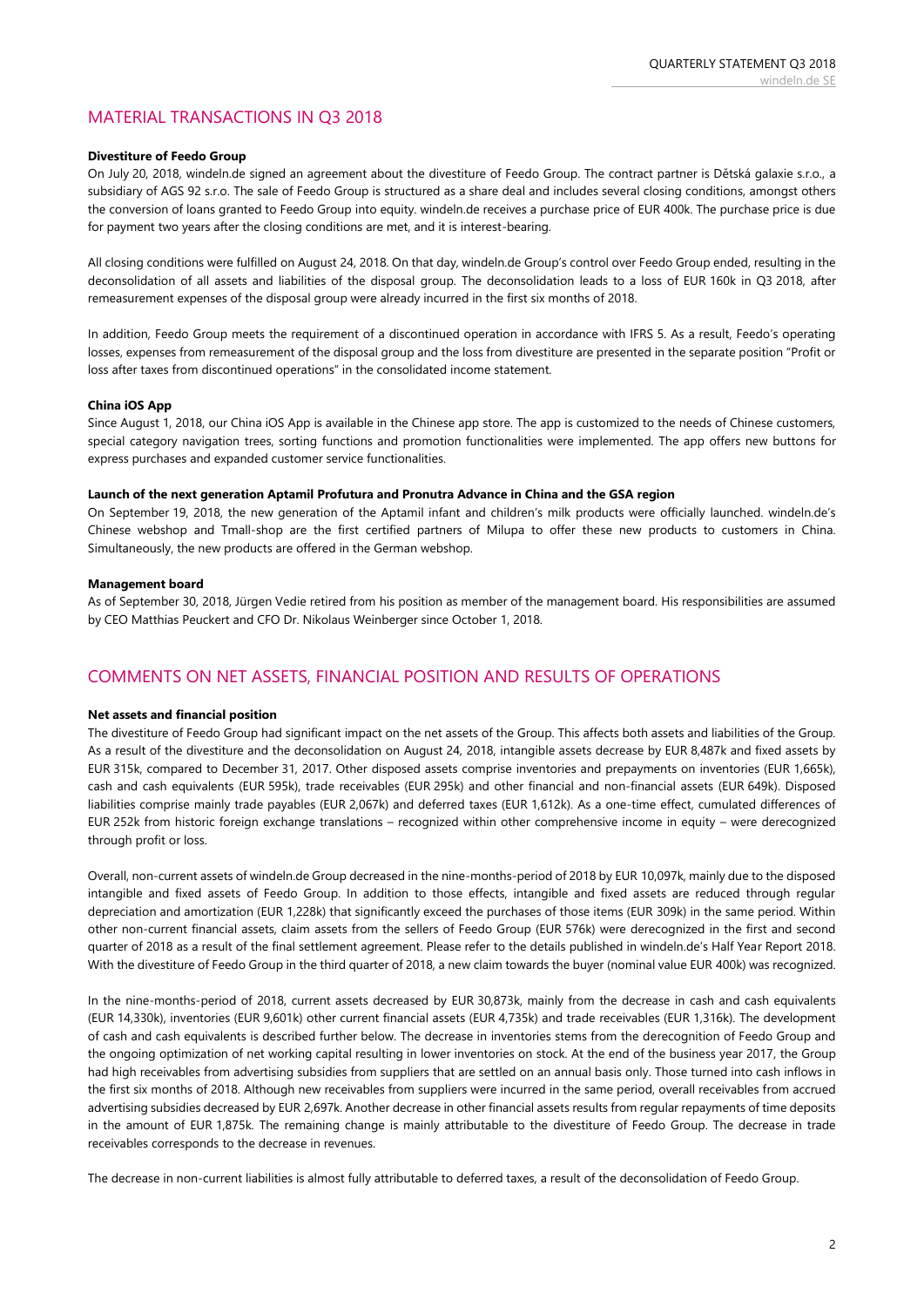Current liabilities decrease mainly due to lower trade payables (EUR 9,323k), financial liabilities (EUR 3,524k), deferred revenues (EUR 1,217k) and other non-financial liabilities (EUR 1,215k). In the nine-months-period of 2018, windeln.de reduced its purchases of inventories, marketing services, warehouse and logistics capacities with direct impacts on trade payables. At the end of 2017, windeln.de has taken up EUR 3,500k of short-term money market loans in order to finance inventory purchases. The loans were fully redeemed in Q1 2018. The decrease in deferred revenue corresponds to the decrease in revenues. The decrease in other non-financial liabilities results from decreased liabilities for social security and VAT payables.

Besides the capital transactions described in the Half Year Report 2018, there were no changes in capital structure in Q3 2018. As part of the deconsolidation of Feedo Group, cumulated differences from historic foreign exchange translations were derecognized through profit or loss.

Overall, total balance sheet assets decreased by EUR 40,970k to EUR 41,025k in the nine-months-period of 2018.

The decrease of cash and cash equivalents by EUR 14,330k is only partially attributable to the loss of the period (EUR 28,272k) as expenses of EUR 7,758k relating to the divestiture of Feedo Group are non-cash items. The Group reduced its trade payables by EUR 7,213k in the nine-months-period of 2018<sup>1</sup> . At the same time, inventories were deliberately sold off and product assortment was further optimized, leading to a reduction of EUR 7,942k<sup>1</sup>. Overall, operating cash outflows amount to EUR 17,261k in the nine-months-period 2018.

In the beginning of 2018, the Group repaid money market loans amounting to EUR 3,500k. These effects are balanced by incoming payments from the capital increase (EUR 5,242k) and repayments of time deposits (EUR 1,875k). Cash and cash equivalents, held by Feedo Group on the date of divestiture, are presented as cash outflows within investing activities.

#### **Results of operations<sup>2</sup>**

In the nine-months-period of 2018, the Group generated revenues of EUR 78,549k, a decrease of 45% compared to the nine-monthsperiod of 2017 (EUR 142,109k). The decrease relates mainly to the optimization of assortment and reduction of marketing costs in the German and European webshops. The Chinese shop had significantly lower revenues, due to an excess supply of milk powdered products in the Chinese market, and due to a change of milk powdered products and changed recipe formulas by leading suppliers. Additionally, Chinese customs authorities have increased their inspections temporarily at one customs point. Therefore, delivery times for direct shipments have increased by four to eight weeks. Many Chinese customers have cancelled their orders with negative impacts on revenues in China. This also impacted the third quarter, since we could participate in fewer Tmall promotion activities. Also the closure of the Italian webshop contributes to the decrease in revenues.

In the nine-months-period of 2018, the margin (gross profit as % of revenues) decreased by 2.1pp<sup>3</sup> to 23.4% compared to the prior year period. As a result of the optimization of assortment, the margins for some product categories could be improved in Europe. The excess supply in China, as described above, triggers a decrease in market prices with negative impacts on margins. Delayed shipments due to the temporarily increased customs inspection lead to cost of sales without corresponding revenues. The affected customer orders partially had to be scrapped or were given to customers for free. Additionally, the optimization of assortment and the sell-off of remaining stock of the Italian warehouse, mainly in Q1 2018, had further negative impacts on the margin.

Selling and distribution expenses decreased by EUR 13,462k or 31% compared to the prior year period. This was mainly driven by lower logistics expenses (minus 38%), marketing expenses (minus 47%) and payment processing costs (minus 40%), as a result of decreased order volumes. The closure of the Italian warehouse in Q1 2018 and the engagement of PostNL as transportation supplier in the end of Q1 2017 have positive impacts on logistics expenses. A further decrease is seen at warehouse expenses (minus 21%) as a result of the reduction in inventories. The online marketing activities in the GSA region focused on the optimization of transaction costs as % of the realizable margin.

Administrative expenses decreased by EUR 10,880k or 62% compared to the prior year period, which results mainly from personnel expenses. In the nine-months-period of 2018, windeln.de had no expenses for share-based payments in connection with the acquisition of Bebitus (prior year period: EUR 7,818k). Other personnel expenses also decreased by EUR 2,043k compared to the prior year period, attributable to a reduction of administrative staff and a write-back of share-based compensation due to changes in the numeral structure of the stock option plan LTIP-SO.

In the nine-months period of 2018, other operating income increased by EUR 269k to EUR 773k. The increase stems mainly from foreign exchange gains (EUR 452k, prior year: EUR 225k). Other operating expenses amount to EUR 639k and have merely changed compared to the prior year (EUR 597k).

<sup>2</sup> Explanations on the results of operations refer to continuing operations only (without Feedo Group), except stated otherwise. Prior year numbers are restated accordingly.

**.** 

<sup>&</sup>lt;sup>1</sup> Without effects of the deconsolidation of Feedo Group

 $3$  pp = percentage points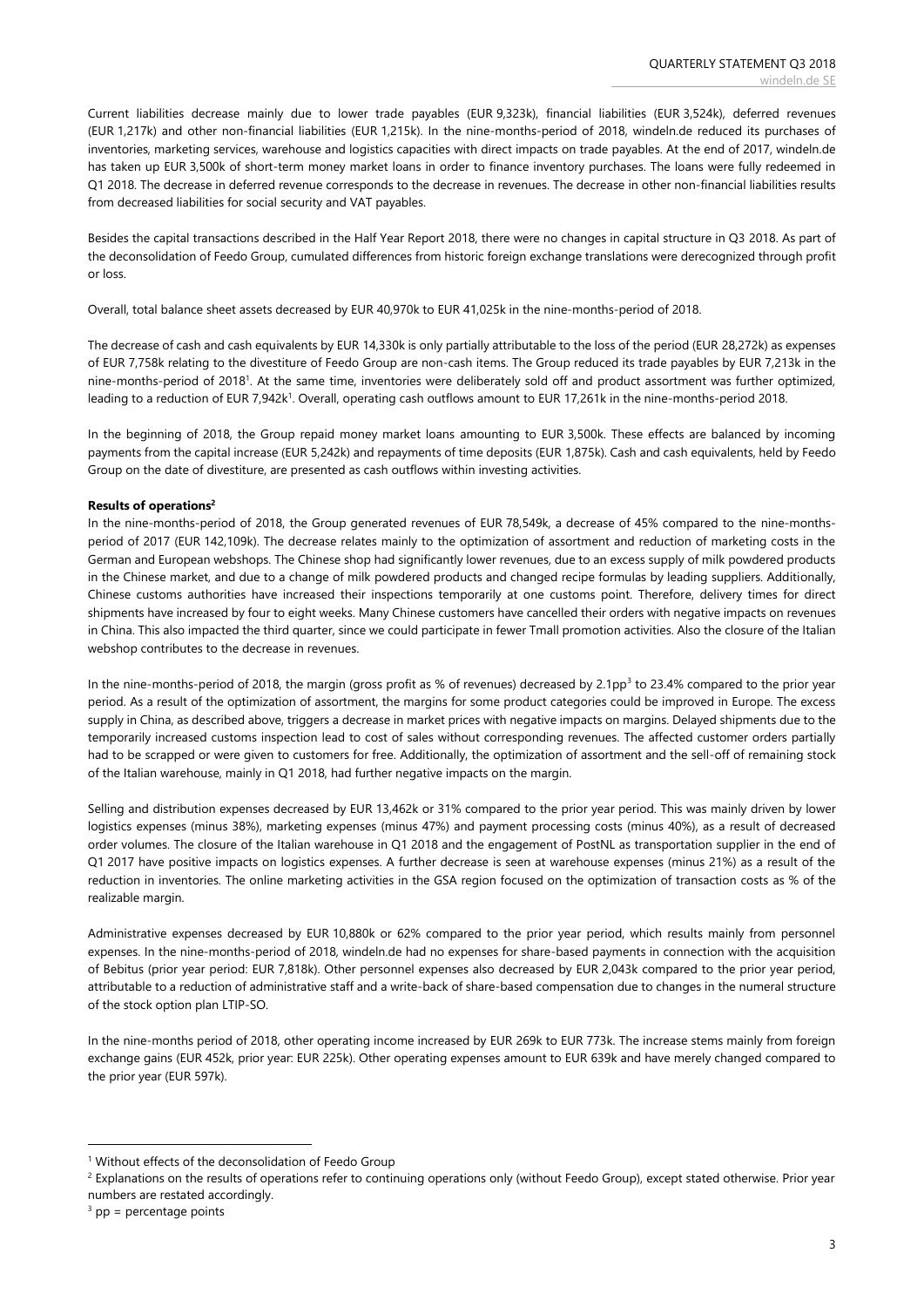The financial result of the nine-months-period of 2018 is minus EUR 15k and comprises mainly interest income from time deposits and interest expenses from short-term money market loans that were fully repaid in early 2018. In the prior year period, EUR 1,129k from the subsequent remeasurement of contingent purchase price payments from the acquisition of Bebitus were recognized as financial income.

Losses from discontinued operations amount to EUR 10,575k (prior year: EUR 2,174k). The discontinued operation comprises the Feedo Group. The loss includes the result of Feedo's regular operating activities of the nine-months-period (EUR 2,817k) and the loss from disposal (EUR 7,758k).

### REGIONAL RESULTS OF OPERATIONS

| <b>kEUR</b>                         | 9M 2018 | 9M 2017 R | 03 2018 | Q3 2017 R |
|-------------------------------------|---------|-----------|---------|-----------|
| Revenues from continuing operations | 78.549  | 142.109   | 22.178  | 47.200    |
| Germany, Switzerland, Austria (GSA) | 18,290  | 34.156    | 5,691   | 9,850     |
| China                               | 40.913  | 77.697    | 11.824  | 26.777    |
| Other / Rest of Europe              | 19,346  | 30.256    | 4.663   | 10,573    |

### ADJUSTED EBIT

| <b>kEUR</b>                                                  | 9M 2018   | 9M 2017 R | Q3 2018  | Q3 2017 R |
|--------------------------------------------------------------|-----------|-----------|----------|-----------|
| Earnings before interest and taxes (EBIT)                    | $-17.666$ | $-24.425$ | $-5.220$ | $-7,297$  |
| adjusted for costs of acquisition, integration and expansion |           | 104       |          | $-94$     |
| adjusted for share-based compensation                        | $-323$    | 8.133     | 64       | 2,630     |
| adjusted for costs of reorganization                         | 1.227     | $-103$    | 169      |           |
| adjusted for impairment of intangible assets                 |           | 251       |          | 251       |
| adjusted for closure of pannolini.it                         | 771       |           | 57       |           |
| <b>Adjusted EBIT</b>                                         | $-15.991$ | $-16.040$ | $-4.930$ | $-4.510$  |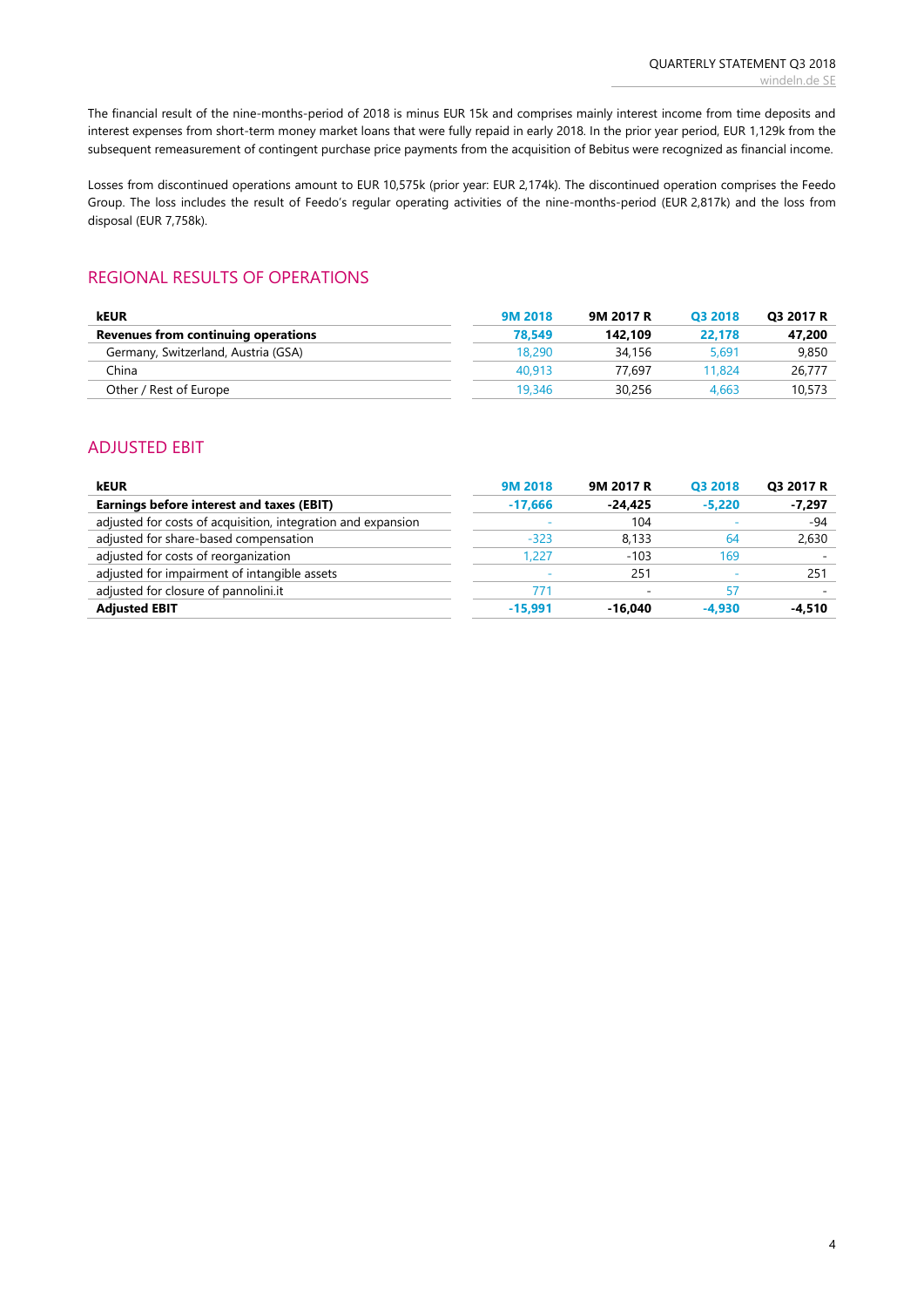# CONSOLIDATED INCOME STATEMENT AND OTHER COMPREHENSIVE INCOME

| <b>kEUR</b>                                                                                     | 9M 2018   | 9M 2017 R  | Q3 2018   | Q3 2017 R |
|-------------------------------------------------------------------------------------------------|-----------|------------|-----------|-----------|
| <b>Continuing operations</b>                                                                    |           |            |           |           |
| Revenues                                                                                        | 78,549    | 142,109    | 22,178    | 47,200    |
| Cost of sales                                                                                   | $-60,167$ | $-105,917$ | $-17,255$ | $-35,066$ |
| <b>Gross profit</b>                                                                             | 18,382    | 36,192     | 4,923     | 12,134    |
| Selling and distribution expenses                                                               | $-29,573$ | $-43,035$  | $-7,936$  | $-13,932$ |
| Administrative expenses                                                                         | $-6.609$  | $-17.489$  | $-2,318$  | $-5,600$  |
| Other operating income                                                                          | 773       | 504        | 294       | 207       |
| Other operating expenses                                                                        | $-639$    | $-597$     | $-183$    | $-106$    |
| Earnings before interest and taxes (EBIT)                                                       | $-17,666$ | $-24.425$  | $-5,220$  | $-7,297$  |
| Financial income                                                                                | 13        | 1,134      | 7         | 1,130     |
| Financial expenses                                                                              | $-28$     | $-45$      | $-2$      | -5        |
| <b>Financial result</b>                                                                         | $-15$     | 1,089      | 5         | 1,125     |
| <b>Earnings before taxes (EBT)</b>                                                              | $-17,681$ | $-23,336$  | $-5,215$  | $-6,172$  |
| Income taxes                                                                                    | $-16$     | 30         | $-2$      | 27        |
| Profit or loss from continuing operations                                                       | $-17,697$ | $-23,306$  | $-5,217$  | $-6,145$  |
| Profit or loss after taxes from discontinued operations                                         | $-10,575$ | $-2,174$   | $-713$    | $-95$     |
| PROFIT OR LOSS FOR THE PERIOD                                                                   | $-28,272$ | $-25,480$  | $-5,930$  | $-6,240$  |
| Other comprehensive income that may be reclassified to profit<br>or loss in subsequent periods: |           |            |           |           |
| Exchange differences on translation of foreign operations                                       | 478       | $-101$     | 162       | $-281$    |
| OTHER COMPREHENSIVE INCOME OR LOSS, NET OF TAX                                                  | 478       | $-101$     | 162       | $-281$    |
| TOTAL COMPREHENSIVE INCOME OR LOSS, NET OF TAX                                                  | $-27,794$ | $-25,581$  | $-5,768$  | $-6,521$  |
| Basic earnings per share (in EUR)                                                               | $-0.92$   | $-0.97$    | $-0.19$   | $-0.24$   |
| Diluted earnings per share (in EUR)                                                             | $-0.89$   | $-0.89$    | $-0.19$   | $-0.21$   |
| Basic earnings per share from continuing operations (in EUR)                                    | $-0.58$   | $-0.89$    | $-0.17$   | $-0.23$   |
| Diluted earnings per share from continuing operations (in EUR)                                  | $-0.56$   | $-0.81$    | $-0.16$   | $-0.21$   |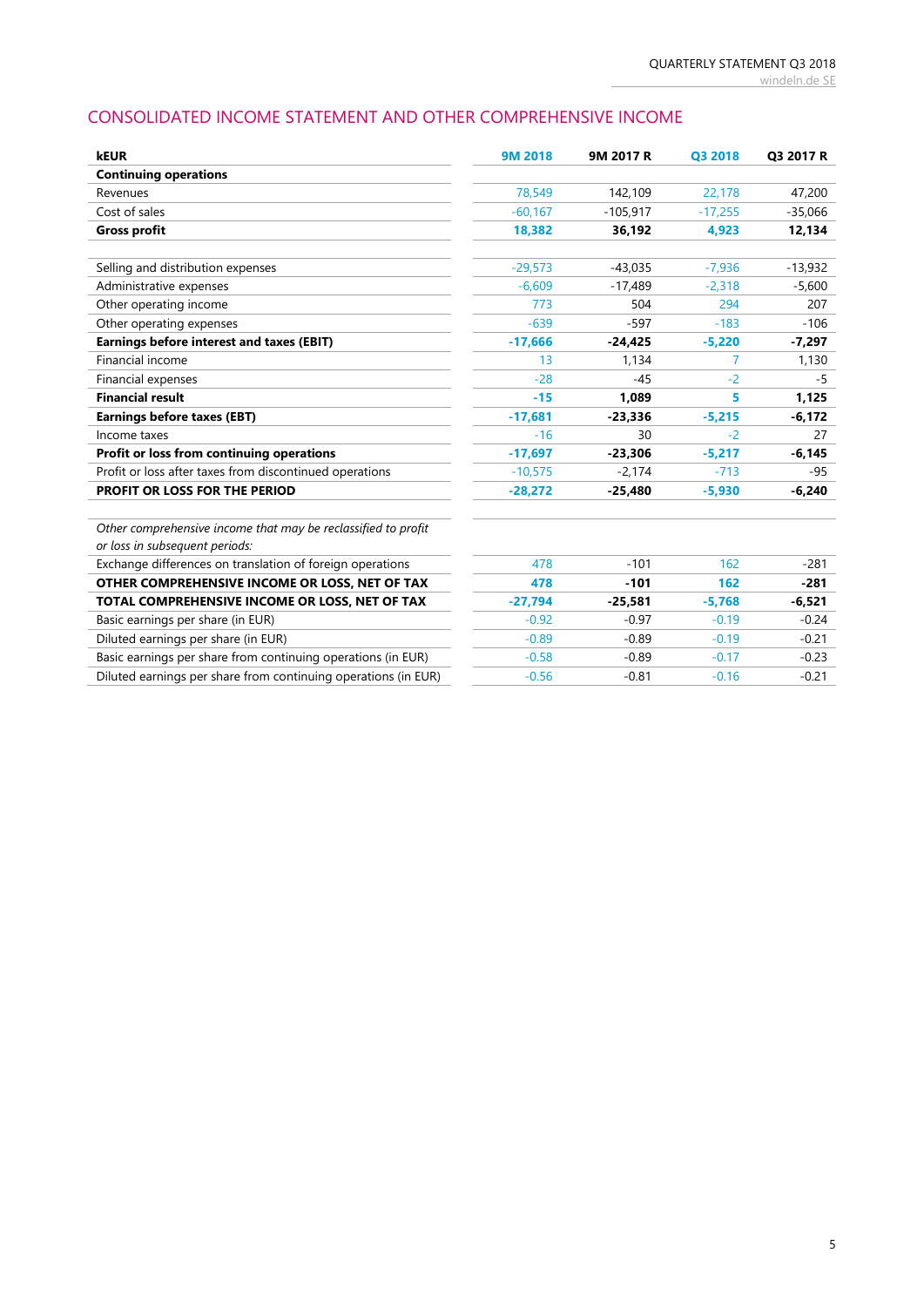# CONSOLIDATED STATEMENT OF FINANCIAL POSITION

| <b>Assets</b>                                                   | <b>September 30</b> | December 31, |
|-----------------------------------------------------------------|---------------------|--------------|
| <b>kEUR</b>                                                     | 2018                | 2017 R       |
| <b>NON-CURRENT ASSETS</b>                                       |                     |              |
| Intangible assets                                               | 11,630              | 21,002       |
| Fixed assets                                                    | 152                 | 625          |
| Other financial assets                                          | 647                 | 866          |
| Other non-financial assets                                      | 185                 | 206          |
| Deferred tax assets                                             | 3                   | 15           |
| <b>Total non-current assets</b>                                 | 12,617              | 22,714       |
| <b>CURRENT ASSETS</b>                                           |                     |              |
| Inventories                                                     | 9,573               | 19,174       |
| Prepayments                                                     | 19                  | 332          |
| Trade receivables                                               | 942                 | 2,258        |
| Income tax receivables                                          | 14                  | 3            |
| Other financial assets                                          | 3,048               | 7,783        |
| Other non-financial assets                                      | 2,677               | 3,266        |
| Cash and cash equivalents                                       | 12,135              | 26,465       |
| <b>Total current assets</b>                                     | 28,408              | 59,281       |
| <b>TOTAL ASSETS</b>                                             | 41,025              | 81,995       |
|                                                                 |                     |              |
| <b>Equity and liabilities</b>                                   | <b>September 30</b> | December 31, |
| kEUR                                                            | 2018                | 2017 R       |
| <b>EQUITY</b>                                                   |                     |              |
| Issued capital                                                  | 31,136              | 28,472       |
| Share premium                                                   | 170,488             | 168,486      |
| Accumulated loss                                                | $-171,699$          | $-143,427$   |
| Cumulated other comprehensive income                            | 180                 | $-298$       |
| <b>Total equity</b>                                             | 30,105              | 53,233       |
| <b>NON-CURRENT LIABILITIES</b>                                  |                     |              |
| Defined benefit obligations and other accrued employee benefits |                     | 51           |
| Other provisions                                                | 3                   | 5            |
| <b>Financial liabilities</b>                                    | 15                  | 59           |
| Other financial liabilities                                     | 29                  | 59           |
| Deferred tax liabilities                                        | 475                 | 2,115        |
| <b>Total non-current liabilities</b>                            | 522                 | 2,289        |
| <b>CURRENT LIABILITIES</b>                                      |                     |              |
| Other provisions                                                | 137                 | 315          |
| <b>Financial liabilities</b>                                    | 51                  | 3,575        |
| Trade payables                                                  | 5,456               | 14,779       |
| Deferred revenues                                               | 1,840               | 3,057        |
| Income tax payables                                             | $\mathbf{1}$        | 2            |
| Other financial liabilities                                     | 2,438               | 3,055        |
| Other non-financial liabilities                                 | 475                 | 1,690        |
| <b>Total current liabilities</b>                                | 10,398              | 26,473       |
| <b>TOTAL EQUITY AND LIABILITIES</b>                             | 41,025              | 81,995       |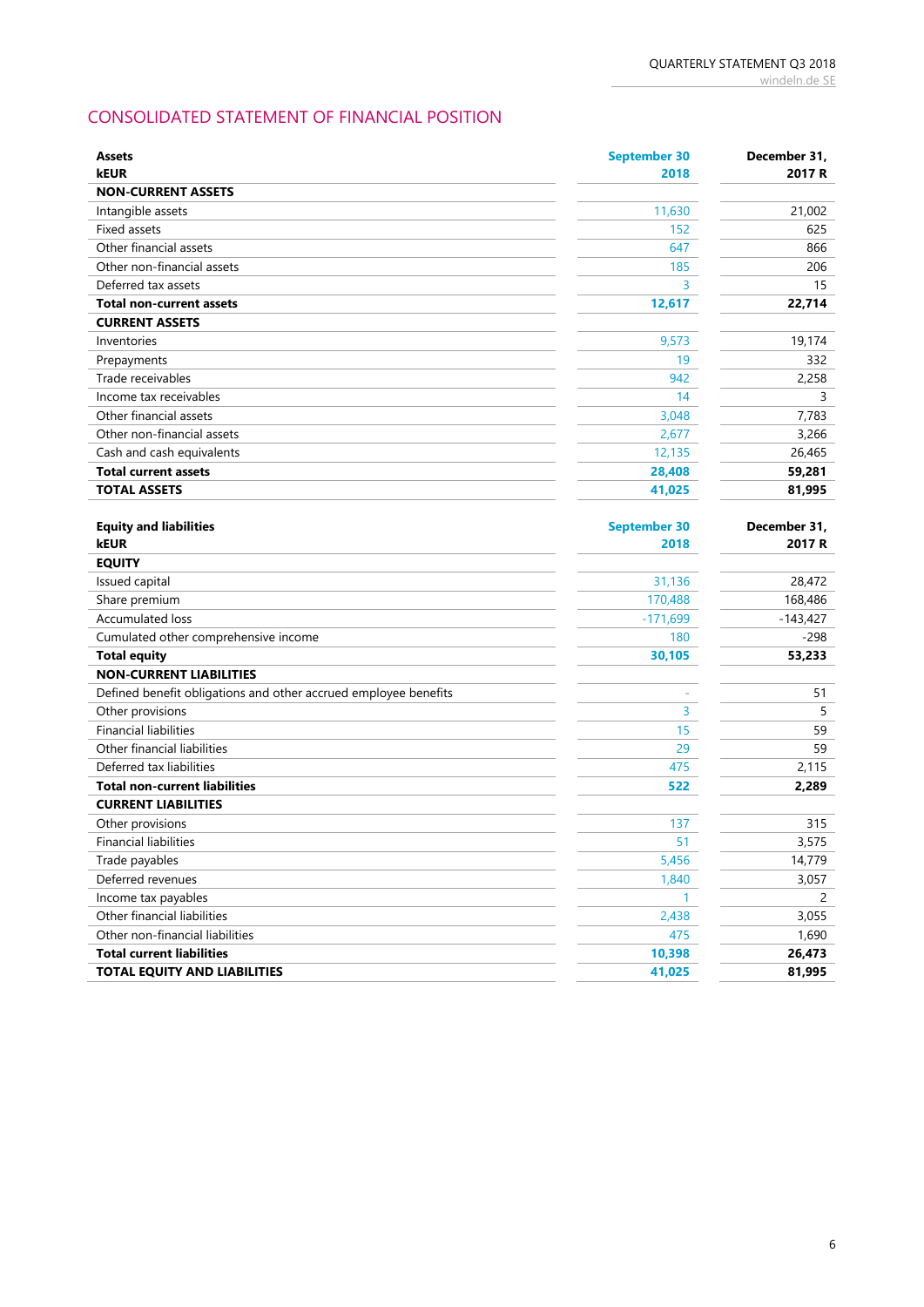# CONSOLIDATED STATEMENT OF CASH FLOWS

| <b>kEUR</b>                                                       | 9M 2018   | 9M 2017 R |
|-------------------------------------------------------------------|-----------|-----------|
| Profit or loss for the period                                     | $-28,272$ | $-25,480$ |
| Amortization (+) / impairment (+) of intangible assets            | 1,013     | 1,294     |
| Depreciation (+) / impairment (+) of fixed assets                 | 215       | 339       |
| Payments (-) from share-based payment obligations                 |           | $-176$    |
| Increase (+) / decrease (-) in other provisions                   | $-180$    | $-282$    |
| Non-cash expenses (+) from employee benefits                      | $-459$    | 7,984     |
| Other non-cash expense (+) / income (-) items                     | 8,450     | -89       |
| Increase (-) / decrease (+) in inventories                        | 7,942     | $-239$    |
| Increase (-) / decrease (+) in prepayments                        | 303       | $-335$    |
| Increase (-) / decrease (+) in trade receivables                  | 1,019     | 651       |
| Increase $(-)$ / decrease $(+)$ in other assets                   | 2,619     | 899       |
| Increase (+) / decrease (-) in trade payables                     | $-7,213$  | $-3,242$  |
| Increase (+) / decrease (-) in deferred revenues                  | $-1,128$  | $-993$    |
| Increase (+) / decrease (-) in other liabilities                  | $-1,545$  | $-3,685$  |
| Gain (-) / loss (+) from disposal of intangible and fixed assets  | $-34$     | 36        |
| Interest expenses (+) / income (-)                                | 13        | 2         |
| Income tax expenses (+) / income (-)                              | 7         | -30       |
| Income tax paid (-) / received (+)                                | $-11$     | $-10$     |
| Net cash flows used in operating activities                       | $-17,261$ | $-23,356$ |
| Proceeds (+) from sales of intangible and fixed assets            | 40        | 57        |
| Purchase (-) of intangible assets                                 | $-245$    | -993      |
| Purchase (-) of fixed assets                                      | $-79$     | $-216$    |
| Purchase (-) or proceeds (+) from financial investments           | 1,875     | 1,250     |
| Payments (-) or refunds (+) from acquisition of subsidiaries      | 365       | $-787$    |
| Cash flows from divestiture of subsidiaries                       | $-595$    |           |
| Interest received (+)                                             | 10        | 4         |
| Net cash flows from / used in investing activities                | 1,371     | -685      |
| Proceeds (+) from issue of shares                                 | 5,242     |           |
| Transaction cost (-) on issue of shares                           | $-118$    | -40       |
| Repayment (-) of finance lease liabilities                        | $-40$     | -59       |
| Proceeds (+) from financial liabilities                           |           | 19        |
| Repayment (-) of financial liabilities                            | $-3,509$  | $-9$      |
| Interest paid (-)                                                 | $-23$     | $-6$      |
| Net cash flows from / used in financing activities                | 1,552     | -95       |
| Cash and cash equivalents at the beginning of the period          | 26,465    | 51,302    |
| Net increase / decrease in cash and cash equivalents              | $-14,338$ | $-24,136$ |
| Change in cash and cash equivalents due to foreign exchange rates | 8         | $-14$     |
| Cash and cash equivalents at the end of the period                | 12,135    | 27,152    |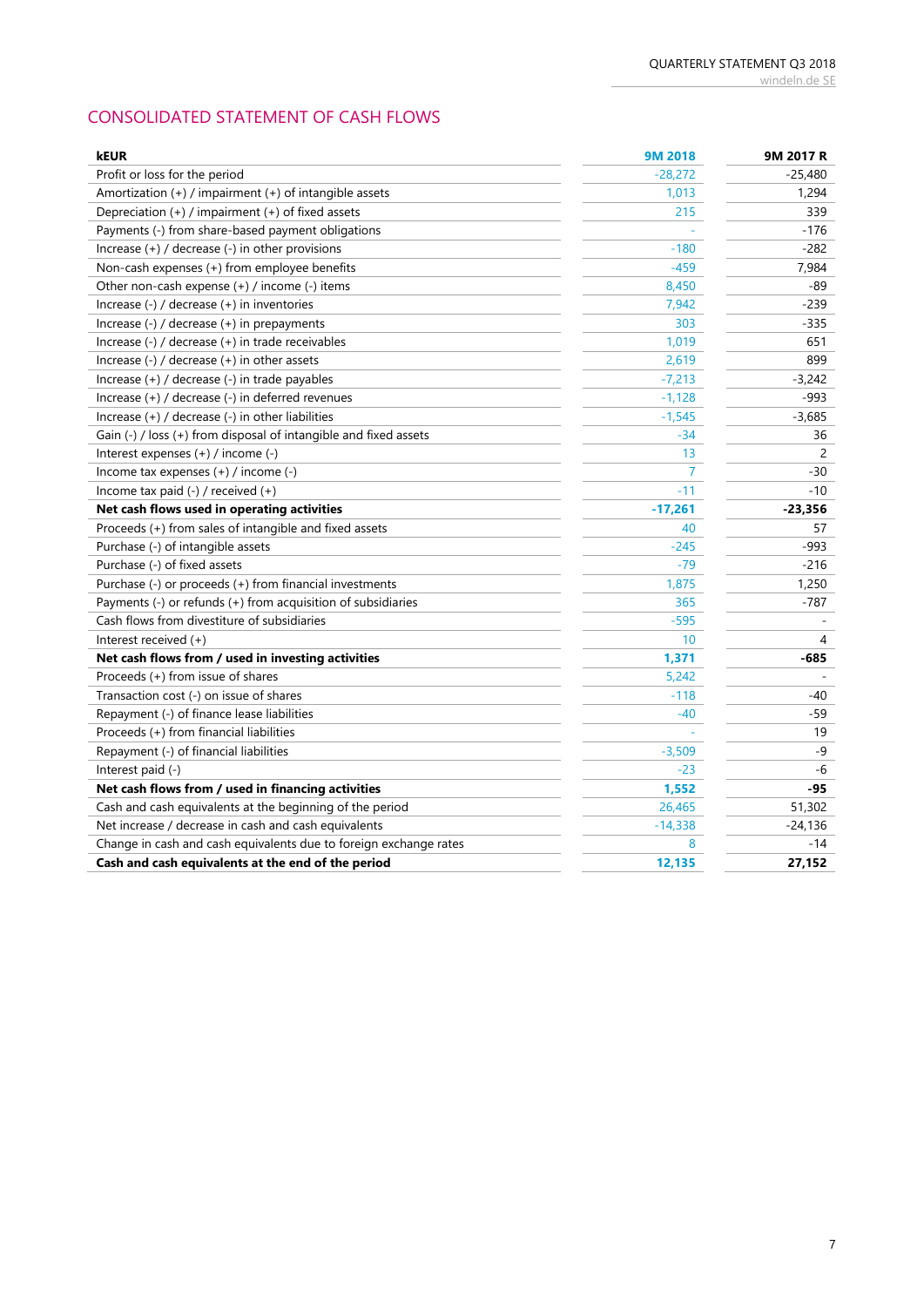# CONSOLIDATED STATEMENT OF CHANGES IN EQUITY

|                                                     |         |              |                 |                    | Actuarial         | Exchange       |               |           |
|-----------------------------------------------------|---------|--------------|-----------------|--------------------|-------------------|----------------|---------------|-----------|
|                                                     |         |              |                 |                    | gains/losses from | differences on |               |           |
|                                                     |         |              |                 |                    | remeasurement     | translation of | Other         |           |
|                                                     | Issued  | <b>Share</b> | <b>Treasury</b> | <b>Accumulated</b> | of defined        | foreign        | comprehensive | Total     |
| kEUR                                                | capital | premium      | shares          | loss               | benefit plans     | operations     | income        | equity    |
| As at January 1, 2018 R                             | 28,472  | 168,486      |                 | $-143,427$         |                   | $-301$         | $-298$        | 53,233    |
| Total comprehensive income or<br>loss of the period |         |              |                 | $-28,272$          |                   | 478            | 478           | $-27,794$ |
| Issue of share capital                              | 2,664   | 2,577        |                 |                    |                   |                |               | 5,241     |
| Transfer of own shares                              |         |              |                 |                    |                   |                |               |           |
| Transaction costs                                   |         | $-168$       |                 |                    |                   |                |               | $-168$    |
| Share-based payments                                |         | $-407$       |                 |                    |                   |                |               | $-407$    |
| As at September 30, 2018                            | 31,136  | 170,488      |                 | $-171,699$         |                   | 177            | 180           | 30,105    |
| As at January 1, 2017 R                             | 26,318  | 159,993      | $-370$          | $-105,608$         | 14                | $-247$         | $-233$        | 81,100    |
| Total comprehensive income or                       |         |              |                 |                    |                   | $-101$         | $-101$        |           |
| loss of the period                                  |         |              |                 | $-25,480$          |                   |                |               | $-25,581$ |
| Issue of share capital                              | 2,154   | 1,141        |                 |                    |                   |                |               | 3,295     |
| Transfer of own shares                              |         | $-370$       | 370             |                    |                   |                |               |           |
| Transaction costs                                   |         | $-40$        |                 |                    |                   |                |               | $-40$     |
| Share-based payments                                |         | 7,954        |                 |                    |                   |                |               | 7,954     |
| As at September 30, 2017 R                          | 28,472  | 168,678      |                 | $-131,088$         | 14                | $-348$         | $-334$        | 65,728    |
|                                                     |         |              |                 |                    |                   |                |               |           |